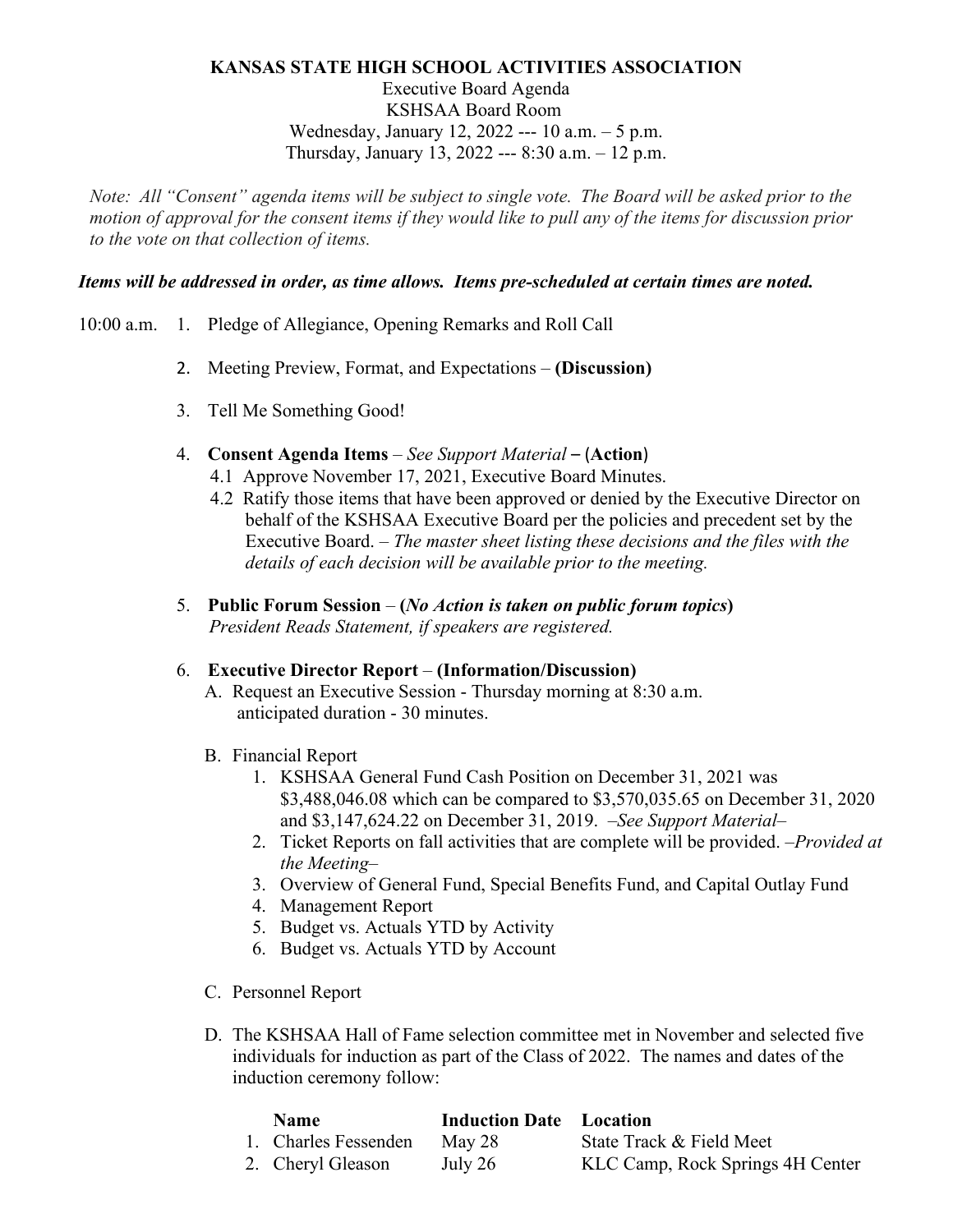| <b>Name</b>     | <b>Induction Date</b> Location |                                     |
|-----------------|--------------------------------|-------------------------------------|
| 3. Bill Kimble  | April 2                        | Hoisington HS (Track Dedication)    |
| 4. Pam McComas  | September 3                    | TRD                                 |
| 5. Barry Mellen | January 28                     | Kismet-Southwestern Heights HS (BB) |

- E. Review 2022 KSHSAA Elections document for Board of Directors & Appeal Board. *– See Support Material–*
- F. Governor Scholars Program Update Sunday, May 1 Washburn University
- G. Midwest States Meeting Report (December)
- H. NFHS/NIAAA
	- 1. NFHS Committee Task Force
	- 2. Diversity, Equity, and Inclusion efforts
	- 3. Report to NFHS for Dec 2021
	- 4. NADC Conference (December)
	- 5. NFHS Winter meeting (January)  *– See Support Material–*
- I. 2022 KSHSAA Governor's, Sportswriter, Sports Broadcaster Awards Updates
- J. 2021 Fall Champions List *– See Support Material–*
- K. Review selected correspondences, presentations, and related information. *–See Support Material–*
	- 1. Jillian Fischer, Report on Governor's Commission on Racial Equity and Justice – available via [\(https://governor.kansas.gov/wp-content/uploads/2021/12/CREJ-](https://governor.kansas.gov/wp-content/uploads/2021/12/CREJ-Report-December-2021_FINAL.pdf)[Report-December-2021\\_FINAL.pdf\)](https://governor.kansas.gov/wp-content/uploads/2021/12/CREJ-Report-December-2021_FINAL.pdf)
	- 2. Lynette Woodard Court Dedicated at Wichita North, December 3, 2021
- 7. **Administrative Staff Reports** Fran, Brent, Mark, Jeremy, Craig, Rod and Annie. *–See Support Material–* **(Information/Discussion)**
- 8. **State Basketball** If you, as an Executive Board member, plan to attend a state basketball tournament on March 9-12, 2022, please let me know between now and Friday, February 25th. We will notify the managers of your attendance. Your Lifetime Pass will admit you and one other person. If more than two from your *immediate family* plan to attend, we will have their names added to our KSHSAA pass gate list.
	- 1A-DII Great Bend Barton County Community College
	- 1A-DI Dodge City United Wireless Arena
	- 2A Kansas State University Bramlage Coliseum
	- 3A Hutchinson Community College Sports Arena
	- 4A Salina Tony's Pizza Event Center
	- 5A Emporia White Auditorium
	- 6A Wichita State University Koch Arena
- 9. **Unified Bowling Review and Next Steps** Staff will provide a recap of the first Unified Bowling State Tournament Conducted in November.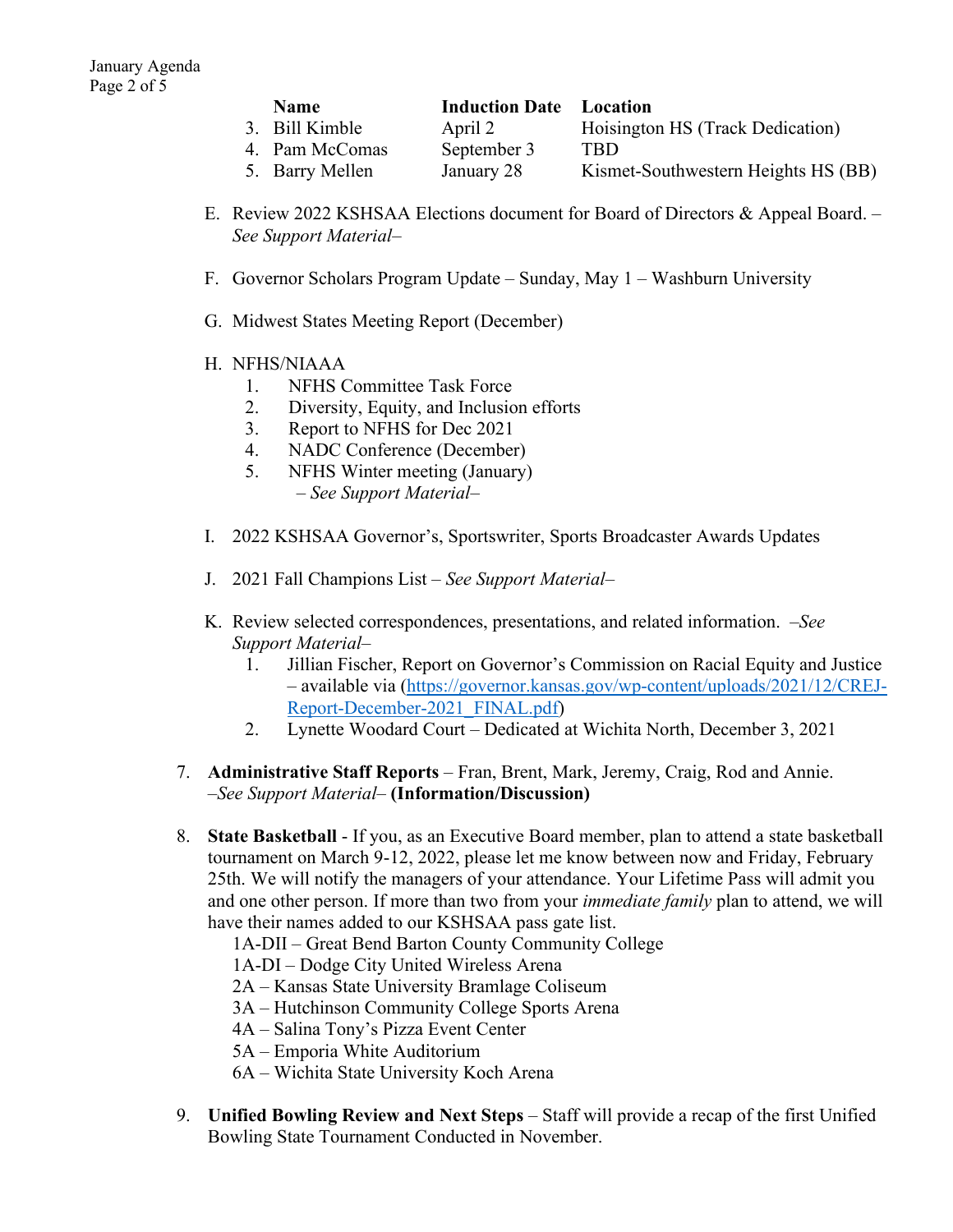Additionally, staff will ask the board to adopt their recommendation that Unified Bowling not be considered the same activity as Interscholastic Bowling which would allow members of Unified School teams the opportunity to participate in traditional bowling events and not be contrary to Rule 22 Outside Competition *–See Support Material–* **(Discussion/Action)**

- 10. **Eligibility Determination** As part of the November Executive Board meeting, a determination of transfer eligibility status was provided. This student was returning to a school previously attended after a period of time at a basketball academy. The board determined the appropriate application of Transfer Rule 18 was to follow 18-1-4, transfer from a non-member school. Following this determination, the member school provided new, additional information which justified consideration of 18-1-13 – hardship. This item will provide an update regarding the student. *– (See Support Material) –* **(Information/Discussion)**
- 11. **NFHS Network Incentive Program** The KSHSAA is part of the NFHS Network "Drive to 100" incentive program which will provide free Pixellot systems (one for gymnasium, one for stadium field), free installation, no maintenance costs, immediate revenue share with guarantees for each school participating. Staff will provide details for this program. *– (See Support Material) –* **(Information/Discussion)**
- 12. **Fall Practice Requirements** Staff will lead a discussion regarding the varying practice requirements of fall sports prior to the first competition. The Executive Board will consider language which may impact Handbook language relative to the minimum number of team and individual practices required for each fall activity. This is a preliminary discussion with final action at the March meeting. *– (See Support Material) –* **(Information/Discussion)**
- 13. **Board of Directors Agenda** Staff recommends the following items be considered for placement on the agenda for the April 29th Board of Directors Meeting: **(Information/Discussion/Action)**
	- **A. Amend Classification Rule 5 –** Per ongoing public/private school championship discussion, rule revisions are suggested as per direction of the Executive Board at their November 2021 meeting. These revisions are included as part of the support material. *– (See Support Material) –*

# **B. Amend Transfer Rule 18-1-10:**

**Art. 10:** TRANSFERRING BACK TO HOME SCHOOL—If a student has lived and attended school away from home, he or she shall be eligible for interschool activities upon returning home and attending the home school (the school the student previously attended, if there has been no change in family residence), provided the student meets all other general eligibility requirements (Process Form T-E). This is not applicable for students who return to their member school after attending a school/academy which provides a specific athletic/activity focus.

**NOTE**: Questionable cases must be submitted to the Executive Board.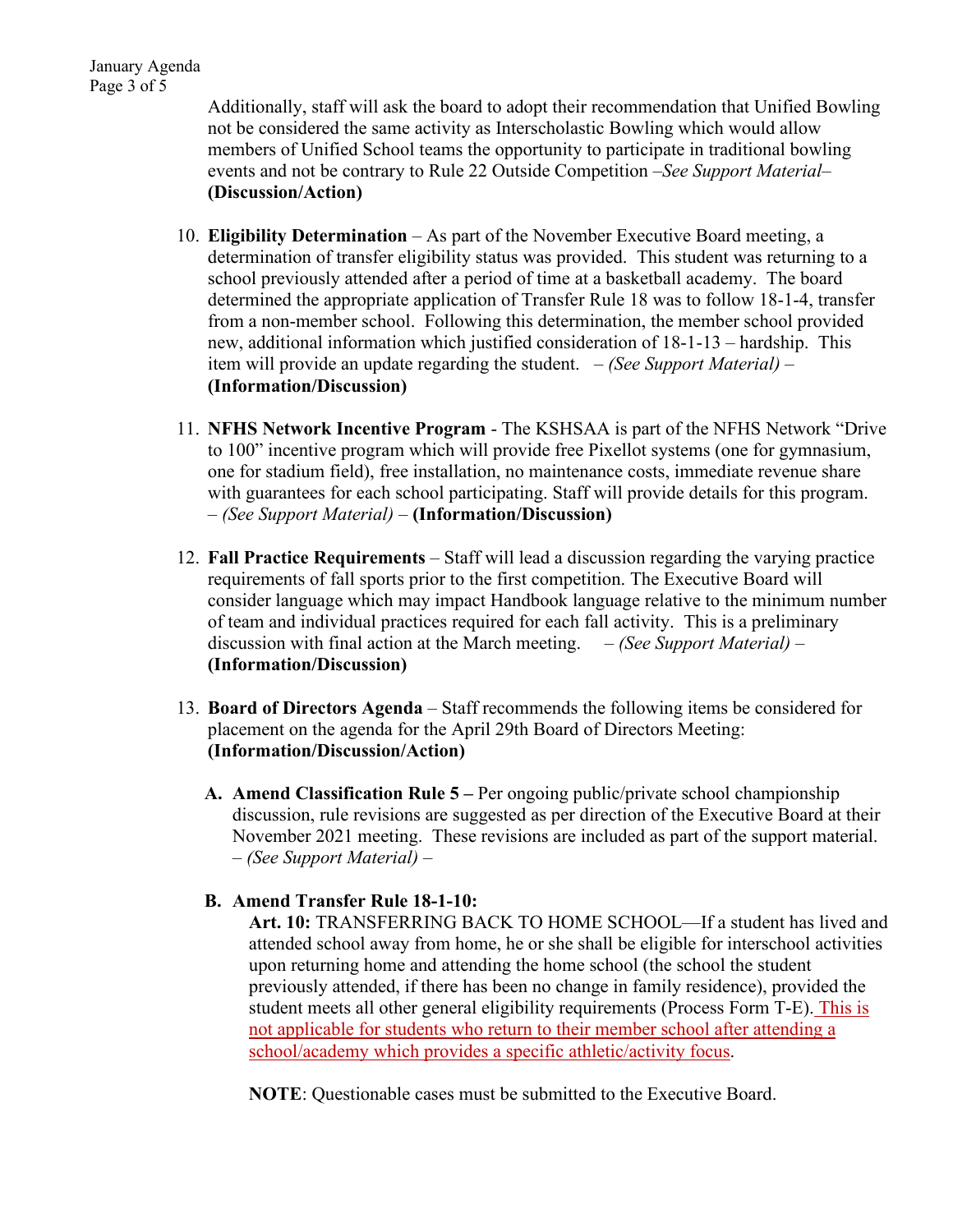- **C. Modification of Rule 22 Outside Competition and Rule 36 Golf –** based upon previous discussions following Regional Administrator/BOE meetings and as initiated by the KIAAA, staff have provided a draft of language to provide a one tournament exemption for golfers during the season**.** *– (See Support Material) –*
- **D. Election of Representatives** to the Executive Board for classes 6A,4A, 2A, Middle/Jr. High, and any expiring terms (due to term limits, retirement, job change, etc.).
- 14. **Coaching School –** Staff will provide an update on the 2022 Coaching School, scheduled for August 1-2 at Stormont Vail Events Center. Keynote speaker will be Lon Kruger. The event will also provide a golf tournament opportunity on Sunday, July 31. *–* **(Information/Discussion)**
- 15. **End of Event Protocols** The staff will lead discussion on "end of event" issues which were addressed at the time of occurrence. The discussion will provide an opportunity for board members to provide input on possible future issues. Those issues occurred:
	- A. Class 6A Game Day Dance
	- B. Regular season football contest

The support material provides an opportunity to review and discuss a possible policy to be implemented for appealing of an officials in-game ruling. This proposal comes per request of the Superintendent of USD 274. *–See Support Material–* **(Information/Discussion/Possible Action)**

- 16. **Athletic Director Rules Meetings** Staff requests the Executive Board consider a mandatory rule meeting for all athletic directors. This meeting would be completed at the beginning of the school year and would focus solely on **Rule 18 Transfer**. It would be available in digital format. This rules meeting does not replace the August Administrative Seminars, but rather allows those meetings to focus on other important topics.
- 17. **Postseason Official Fee Review** Several years ago, the Executive Board adopted a three-year rotation to review postseason fees for sports officials. A review does not commit the Association to automatically increasing fees every three years. It was agreed a systematic review would be beneficial. The rotation established follows:

|            | Rotation for Review of Fees (Year Changes Would Become Effective) |                      |
|------------|-------------------------------------------------------------------|----------------------|
| 2022-23    | 2023-24                                                           | 2024-25              |
| Volleyball | Soccer                                                            | Basketball           |
| Wrestling  | Swimming & Diving                                                 | <b>Cross Country</b> |
| Softball   | Track & Field                                                     | Football             |
| Baseball   | Area Supervisors Fees                                             | Gymnastics           |

Staff will provide information on the identified four categories of fees under consideration for this year's (2022-23) review at the meeting as well as considering football and soccer which were postponed in previous years. Consideration of fiscal implications are necessary. Final action should take place in March when we have a more complete picture of our current fiscal year. March approval enables changes to be incorporated into our publications for 2022-23. *– (See Support Material) –* **(Information/Discussion)**

18. **Items to KIAAA for Consideration** – This is an opportunity for the KSHSAA Executive Board to submit items to be presented/discussed at the KIAAA Annual Conference during the Classification Forum. (**Discussion/Possible Action)**